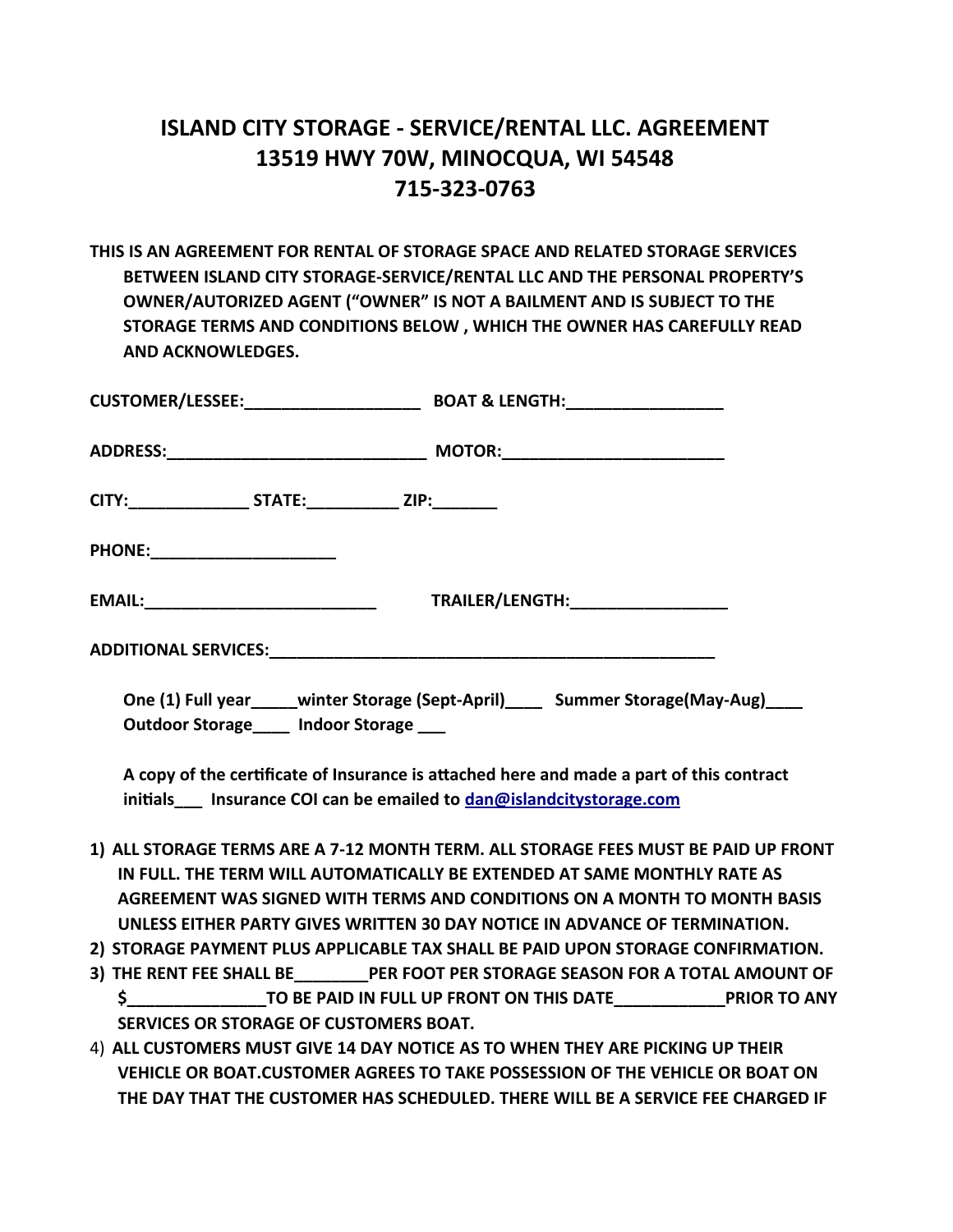**THE DATE NEEDS TO BE RESCHEDULED FOR PICKUP. BOAT OR VEHICLE WILL BE PUT BACK INTO STORAGE AT CUSTOMERS EXPENSE AFTER 7 DAYS.**

- **5) ANY OUTSTANDING INVOICES MUST BE PAID IN FULL 30 DAYS PRIOR TO PICKUP OR DELIVERY OF CUSTOMERS BOAT. IF CUSTOMER GOES OVER THE LEASE AGREEMENT TIME THEY WILL BE CHARGED \$6 PER FT PER MONTH WITH NO PRORATION.**
- **6) CUSTOMER IS REQUIRE TO MAINTAIN INSURANCE COVERAGE ON PROPERTY THAT IS STORED AT CUSTOMERS EXPENSE. ISLAND CITY STORAGE-SERVICE/RENTAL LLC. SHALL NOT BE RESPONSIBLE FOR ANY DAMAGES CAUSED BY THEFT, VANDALISM, FIRE, MOISTURE, FREEZING AND ALL RISKS OF NATURE OR ACTS OF GOD. CUSTOMER, ON BEHALF OF HIM/HERSELF AND HIS/HERSELF INSURANCE CARRIER WAIVE ANY CLAIMS AGAINST ISLAND CITY STORAGE-SERVICE/RENTAL LLC, ITS DIRECTORS, OFFICERS, EMPLOYEES OR AGENTS WHICH ARE COVERED BY CUSTOMERS PROPERTY INSURANCE POLICY THAT COMPLIES WITH THE PROVISIONS OF THIS PARAGRAPH.**
- **7) CUSTOMER AGREES AND ACKNOWLEDGES THAT FAILURE TO PROVIDE PROOF OF INSURANCE WILL RESULT IN A BREACH OF THE STORAGE CONTRACT AND TERMS.**
- 8) **CUSTOMER SHALL INDEMNIFY, DEPEND OR HOLD ISLAND CITY STORAGE-SERVICE/RENTAL LLC. , ITS DIRECTORS, OFFICERS, EMPLOYEES OR AGENTS COMPLETELY HARMLESS FROM AND AGAINST ALL LIABILITES, CLAIMS, PENALTIES, FINES, COST AND EXPENSES INCLUDING BUT NOT LIMITED COURT COSTS AND ATTORNEY'S FEES IN CONNECTION WITH THE USE OF THE storage space even in the event of negligence.**
- **9) THERE IS NO PRORATION OF STORAGE FEES NOR RETURN GIVEN OF PRORATED STORAGE FEES. IT IS UNDERSTOOD THAT IF THE AGREEMENT IS CANCELED AFTER BOAT OR VEHICLE IS PUT AWAY IN STORAGE, IT MAY NOT BE ACCESSIBLE UNTIL SPRING DUE TO WEATHER/GROUND THAW, AND OR RACKING LOGISTICS.**
- **10) CUSTOMER ACKNOWLEDGES THE ISLAND CITY STORAGE-SERVICE & RENTAL LLC. WILL PERFORM NAVIGATION AND TRAILER SAFETY CHECKS. CUSTOMER IS FINACIALLY RESPONSIBLE FOR REPAIRS UNLESS A WAIVER IS REQUESTED, SIGNED AND RETURNED TO ISLAND CITY STORAGE-SERVICE & RENTALS LLC PRIOR TO ANY SERVICE BEING PERFORMED. TRAILER SAFETY CHECKS/ REPAIRS CANNOT BE WAIVED IF ISLAND CITY STORAGE-SERVICE & RENTALS LLC. IS DELIVERING.**
- **11) IF CUSTOMER DECIDES TO SELL STORED PROPERTY WHILE IT IS IN STORAGE, IT IS UNDERSTOOD THAT BOAT MAY NOT BE ACCESSIBLE DURING THE WINTER MONTHS IF THERE IS NO ADVANCE NOTICE GIVEN WHEN PUT INTO STORAGE FACILITY. NO SHOWINGS/SALES OF STORED PROPERTY WILL OCCUR AT ISLAND CITY STORAGE-SERVICE & RENTAL LLC. OR BY ANY EMPLOYEE OF ISLAND CITY STORAGE-SERVICE & RENTAL LLC WITHOUT A CONSIGNMENT AGREEMENT BETWEEN CUSTOMER AND ISLAND CITY STORAGE-SERVICE & SALES.**
- 12) **THE LESSEE HEREBY AGREES THE THE LESSOR SHALL HAVE THE RIGHT TO ADD AN ENERGY SURCHARGE TO THE FINAL PAYMENT PRIOR TO PICKUP. THE ENERGY SURCHARGE SHALL BE \$0.05 PER FOOT OF SPACE RENTED PER MONTH OF STORAGE FOR EACH \$0.10 THAT THE**